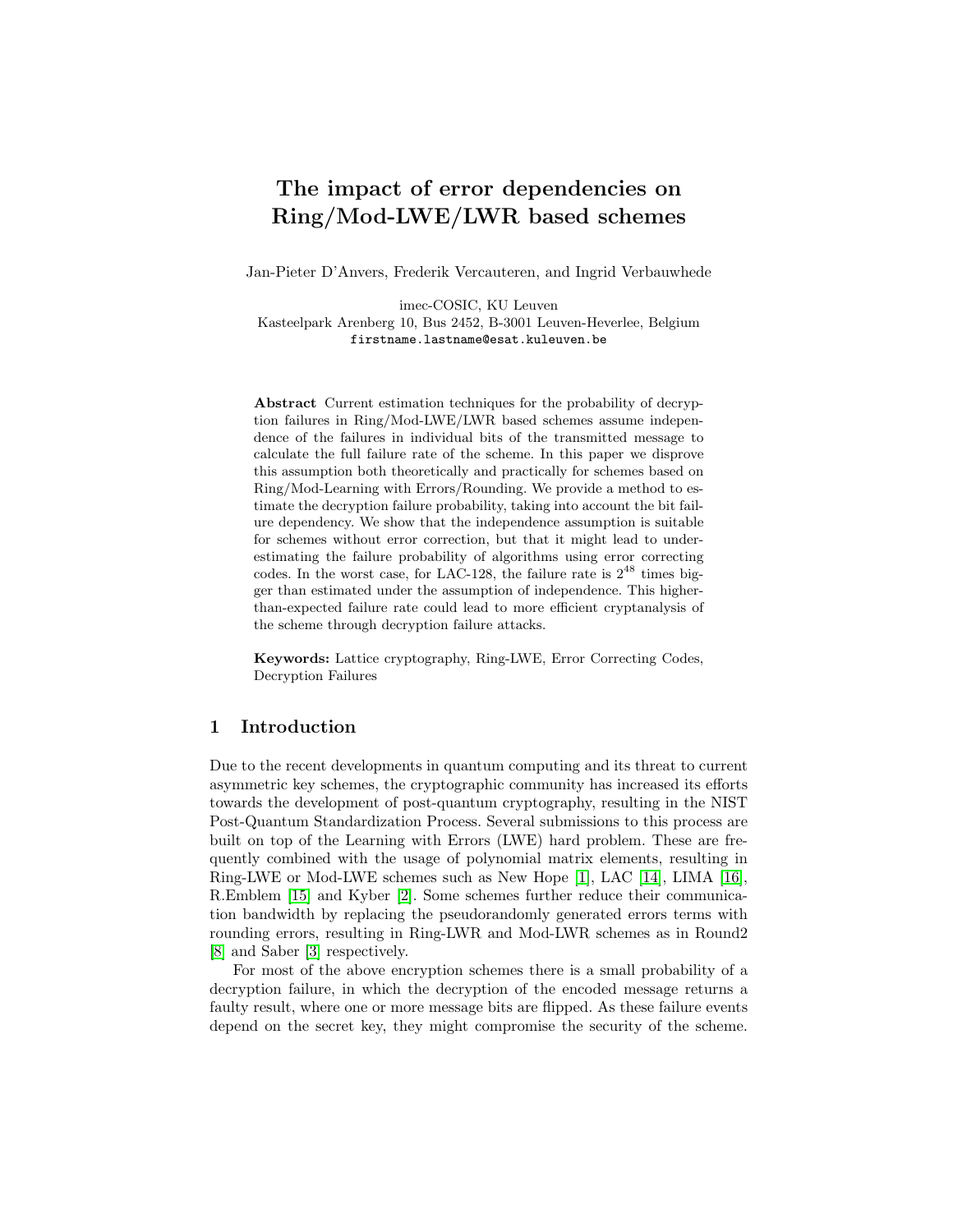Therefore, most candidates of the Post-Quantum Standardization Process aim for a failure probability around  $2^{-128}$ . To reduce the failure rate, some schemes utilize error correcting codes (ECC) to make the decryption resilient against a certain number of errors. The NIST candidate LAC [\[14\]](#page-11-1) relies on extensive error correction, and Fritzmann et al. [\[6\]](#page-11-5) made a study on the positive impact of the usage of ECC's on the security and bandwidth of lattice-based schemes. Another possibility is to eliminate decryption failures altogether and thus eliminate attacks that exploit them, by selecting the parameter of the scheme accordingly. This comes at the price of a higher bandwidth and computational complexity. However, as most submissions to the NIST Post-Quantum Process have a small decryption failure probability, an analysis of the impact of decryption failures is essential.

A chosen ciphertext attack against Ring-Learning with Errors (Ring-LWE) schemes exploiting decryption failures was reported by Fluhrer [\[5\]](#page-11-6). This attack uses knowledge of failing ciphertexts to retrieve the secret. D'Anvers et al. [\[4\]](#page-11-7) analyzed a decryption failure attack on (Ring/Mod)-LWE/LWR schemes that have protection against chosen ciphertext attacks. The security risk of decryption failures is also reflected in the post-quantum versions [\[11,](#page-11-8)[12\]](#page-11-9) of the Fujisaki-Okamoto transformation [\[7\]](#page-11-10), which converts a chosen plaintext secure encryption scheme in a chosen ciphertext secure key encapsulation mechanism (KEM). The security bound of these transformations contains a term considering decryption failures. As this term is quadratic in the failure rate of the underlying scheme, it has an important effect on the security bound.

Consequently, the failure probability is an important factor in the security of these schemes and should be determined precisely. The common approach for computing this probability is calculating the failure rate for one bit of the message, from which the full failure rate is determined assuming the failures between the individual bits are independent. Jin and Zhao [\[13\]](#page-11-11) proved that for some schemes the failures in individual bits are asymptotically independent if the number of bits goes to infinity. Hamburg [\[9\]](#page-11-12) did an analysis of the independence of the bits for the NIST Post-Quantum Standardization Process submission ThreeBears [\[10\]](#page-11-13), which is based on the Integer Module Learning with Errors problem. He identified three sources of correlation: the norm of the secret, the norm of the ciphertext and the correlation between the failures of the individual bits due to the ring structure.

In this paper, we examine the independence assumption for Ring/Mod-LWE/LWR based schemes. First we show both theoretically as well as experimentally that this assumption is not correct. Then, we develop a method to handle the dependency issue in the failure rate calculation. We calculate the failure rate for variants of LAC and validate our method using experimental data<sup>[1](#page-1-0)</sup>. Finally, we discuss the implications of the dependency in different scenarios: for schemes without error correcting codes, we reason that the assumption of independence leads to a slight overestimation of the failure probability. Looking into schemes

<span id="page-1-0"></span><sup>1</sup> The software is available at [https://github.com/KULeuven-COSIC/PQCRYPTO](https://github.com/KULeuven-COSIC/PQCRYPTO-decryption-failures)[decryption-failures](https://github.com/KULeuven-COSIC/PQCRYPTO-decryption-failures)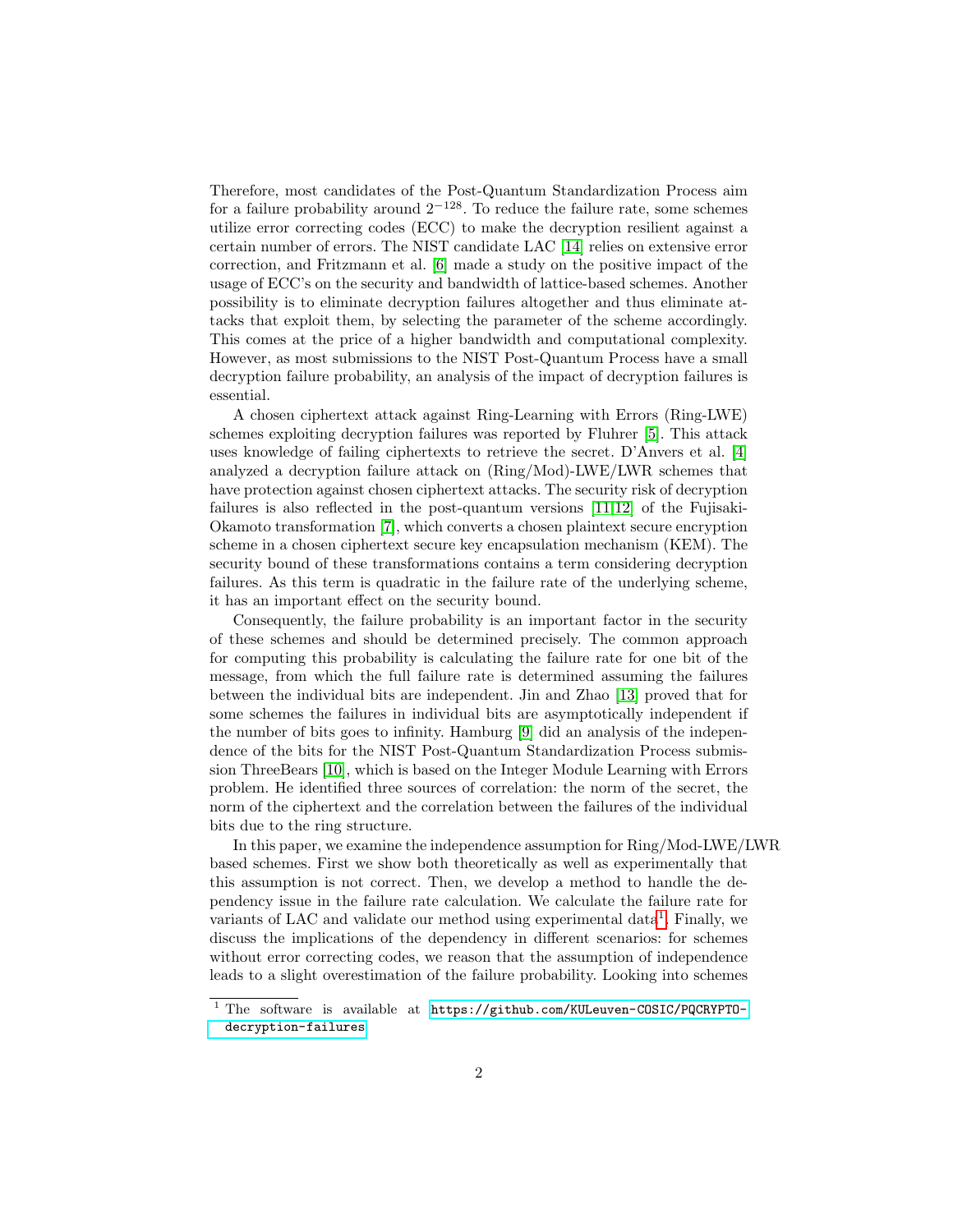using error correcting codes to reduce the failure rate, we show that the independence assumption can lead to an underestimation of the failure rate, and thus an overestimation of the security of the underlying scheme. In the most extreme case for LAC-128, the failure rate is overestimated by a factor  $2^{48}$ .

# 2 Preliminaries

### 2.1 Notation

Let  $\mathbb{Z}_q$  denote the ring of integers modulo q, let  $R_q$  represent the ring  $\mathbb{Z}_q[X]/(X^n+$ 1) and let  $R_q^{l_1 \times l_2}$  designate the ring of  $l_1 \times l_2$  matrices over  $R_q$ . Polynomials will be written using lowercase letters, vectors with bold lowercase, and matrices with bold uppercase. The *l*<sub>2</sub>-norm of a polynomial x is defined as  $||x||_2 = \sqrt{\sum_i x_i^2}$ and the  $l_2$ -norm of a vector **x** as  $||\mathbf{x}||_2 = \sqrt{\sum_i ||x_i||_2^2}$ . The rounding operation  $\lfloor x \rfloor_{q \to p}$  for  $x \in \mathbb{Z}_q$ , is calculated as  $\lfloor p/q \cdot x \rfloor \in \mathbb{Z}_p$ . The abs() function takes the absolute value of its input. These operations are extended coefficient-wise for polynomials and vectors. Let  $a_i$ , with  $a \in R_q$  denote the i<sup>th</sup> coefficient of a, and denote with  $a_i$  for  $a \in R_q^{l \times 1}$  the  $(i \mod l)$ <sup>th</sup> coefficient of the  $\lfloor i/l \rfloor$ <sup>th</sup> polynomial of a.

Let  $x \leftarrow \chi(R_q)$  indicate sampling the coefficients of  $x \in R_q$  according to distribution  $\chi$ . The sampling operation is extended coefficient-wise for vectors  $x \in$  $R_q^{l\times 1}$  as  $\boldsymbol{x}\leftarrow \chi(R_q^{l\times 1})$ . Let Binom $(k,n,p)$  be the cumulative binomial distribution with *n* draws and probability *p*, so that  $\text{Binom}(k, n, p) = \sum_{i=0}^{\lfloor k \rfloor} {n \choose i} p^i (1-p)^{n-i}$ and let hypergeom $(k, N, K, n)$  be the hypergeometric distribution with population size  $N$ , success states  $K$  and draws  $n$  as defined by:

$$
\text{hypergeom}(k, N, K, n) = \frac{\binom{K}{k}\binom{N-K}{n-k}}{\binom{N}{n}},\tag{1}
$$

where: 
$$
\binom{a}{b} = \frac{a!}{b!(a-b)!}
$$
. (2)

#### 2.2 Ring/Mod-LWE/LWR based encryption

A general framework for Ring/Mod-LWE-LWR based encryption schemes is provided in Algorithms [1](#page-3-0) to [3.](#page-4-0) The algorithm uses the function gen to generate the pseudorandom matrix  $\boldsymbol{A}$  from a seed seed<sub>A</sub>, the function enc to encode the message m into an element of  $R_q$  and the inverse function dec to decode a polynomial back into a message bitstring. The latter decodes coefficients of the polynomial correctly if the deviation from the initial encoded polynomial coefficient is at most  $\pm q/4$ . If error correcting codes are used in the scheme, the function ecc\_enc adds extra redundancy to the bitstring  $m$  to enable error correction, while ecc dec recovers the original message if the number of flipped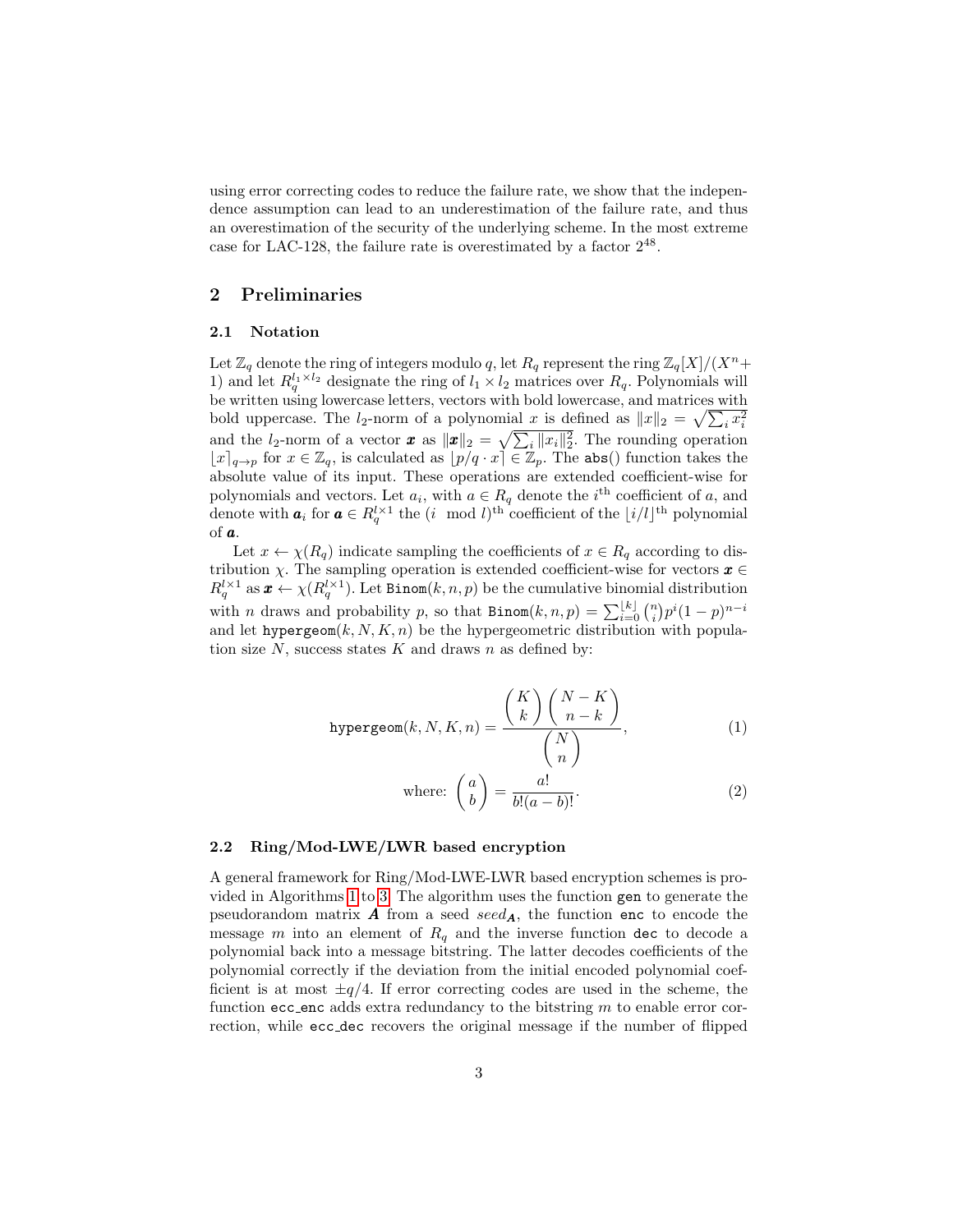<span id="page-3-0"></span>Algorithm 1: PKE.KeyGen() 1 seed<sub>A</sub>  $\leftarrow \mathcal{U}(\{0,1\}^{256})$  $\mathbf{2} \;\; \pmb{A} \leftarrow \texttt{gen}(\text{seed}_{\pmb{A}}) \in R_q^{l \times l}$ 3  $\bm{s}_A \leftarrow \chi_s(R^{l \times 1}_q), \bm{e}_A \leftarrow \chi_e(R^{l \times 1}_q)$ 4 **b** =  $[A\boldsymbol{s}_A + \boldsymbol{e}_A]_{q \to p}$ 5 return  $(pk := (\boldsymbol{b}, seed_{\boldsymbol{A}}), sk := \boldsymbol{s}_A)$ 

Algorithm 2: PKE.Enc $(pk = (\boldsymbol{b}, seed_{\boldsymbol{A}}), m, r)$  $\mathbf{1} \hspace{1mm} \boldsymbol{A} \leftarrow \texttt{gen}(\text{seed}_{\boldsymbol{A}}) \in R_q^{l \times l}$  $\boldsymbol{2} \;\; \boldsymbol{s}_B' \leftarrow \chi_s(R_q^{l \times 1}), \boldsymbol{e}_B' \leftarrow \chi_e(R_q^{l \times 1})$  $\mathbf{3} \ \ e''_B \leftarrow \chi_e(R_q)$ 4  $\mathbf{b}_r = [\mathbf{b}]_{p \to q}$ 5  $\bm{b}' = \lfloor \bm{A}^T \bm{s}_B' + \bm{e}_B' \rceil_{q \rightarrow p}$ 6  $m_{ecc} = \texttt{ecc\_enc}(m)$  $\bm{\tau}$   $v' = \lfloor \bm{b}_r^T \bm{s}_B' + e_B'' + \texttt{enc}(m_{ecc}) \rceil_{q \rightarrow t}$ 8 return  $c = (v', b')$ 

bits between  $m_{ecc}$  and  $m'_{ecc}$  is less than a threshold d, which depends on the chosen error correcting code (ECC). When no error correcting codes are used, the functions ecc enc and ecc dec act as the identity and return their input. The encryption algorithm PKE. Enc uses the seed  $r$  to pseudorandomly generate  $s'_B, e'_B$  and  $e''_B$ .

By choosing  $l = 1$ , one obtains a Ring based scheme, while a bigger value of l indicates a module (Mod) based scheme. In Mod/Ring-LWE based schemes, the error distribution  $\chi_e$  is nonzero, in contrast to Mod/Ring-LWR based schemes where  $\chi_e = 0$ . In the latter case, parameters p and t are smaller than q, so that the rounding operations  $\lfloor \cdot \rceil_{q\to p}$  and  $\lfloor \cdot \rceil_{q\to t}$  introduce the errors necessary for security. The rounding additionally compresses the ciphertexts. The rounding operations  $\lfloor \cdot \rfloor_{p\to q}$  and  $\lfloor \cdot \rfloor_{t\to q}$  decompress the input back to approximately the original value. The error introduced by these rounding and reconstruction operations will be denoted as follows:

$$
\mathbf{u}_A = \mathbf{A}\mathbf{s}_A + \mathbf{e}_A - \mathbf{b}_r,\tag{3}
$$

$$
\boldsymbol{u}'_B = \boldsymbol{A}^T \boldsymbol{s}'_B + \boldsymbol{e}'_B - \boldsymbol{b}'_r,\tag{4}
$$

$$
u''_B = \mathbf{b}_r^T \mathbf{s}'_B + e''_B + \text{enc}(m_{ecc}) - v'_r . \tag{5}
$$

As a first step in determining the error probability of the encryption scheme, we can calculate the value of  $v'_r - v$  as follows:

$$
v'_{r} - v = (\mathbf{b}_{r}^{T} \mathbf{s}'_{B} + e''_{B} + \lfloor q/2 \rfloor \text{enc}(m_{ecc}) + u''_{B}) - \mathbf{b}'_{r}^{T} \mathbf{s}_{A}
$$
(6)

$$
= [q/2] \operatorname{enc}(m_{ecc}) + (\boldsymbol{e}_A + \boldsymbol{u}_A)^T \boldsymbol{s}'_B - (\boldsymbol{e}'_B + \boldsymbol{u}'_B)^T \boldsymbol{s}_A + (u''_B + e''_B) \quad (7)
$$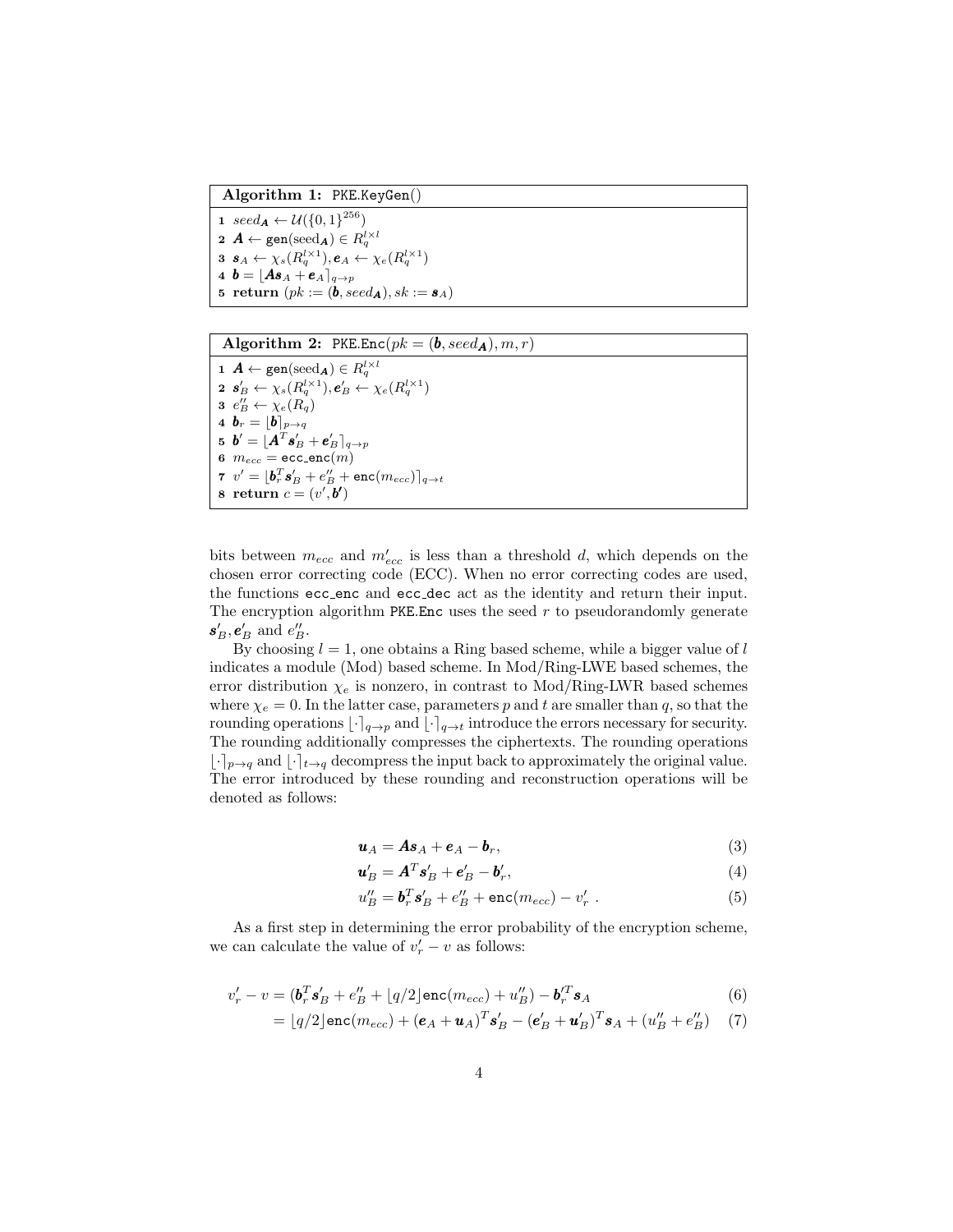<span id="page-4-0"></span>Algorithm 3: PKE.Dec(sk =  $s_A, c = (v', b'))$ 1  $\bm{b}'_r = \lfloor \bm{b}' \rceil_{p \rightarrow q}$ 2  $v_r' = \lfloor v' \rceil_{t \to q}$ 3  $v = \boldsymbol{b}_r^{\prime T} \boldsymbol{s}_A$ 4  $m_{ecc}' = \texttt{dec}(v_r' - v)$  $5\;\;m'=\texttt{ecc\_dec}(m'_{ecc})$ 6 return  $m<sup>2</sup>$ 

The distribution of one coefficient of  $-(\mathbf{e}'_B + \mathbf{u}'_B)^T \mathbf{s}_A + (\mathbf{e}_A + \mathbf{u}_A)^T \mathbf{s}'_B + (u''_B + e''_B)$ can be calculated exhaustively. For the sake of convenience, we will rewrite this as  $c^T s + g$ , where s is the vector constructed as the concatenation of  $-s_A$  and  $(e_A + u_A)$ , where c is constructed similarly as the concatenation of  $(e'_B + u'_B)$ and  $\mathbf{s}'_B$ , and where  $g = u''_B + e''_B$ :

<span id="page-4-2"></span>
$$
\boldsymbol{s} = \begin{pmatrix} -\boldsymbol{s}_A \\ \boldsymbol{e}_A + \boldsymbol{u}_A \end{pmatrix}, \quad \boldsymbol{c} = \begin{pmatrix} \boldsymbol{e}'_B + \boldsymbol{u}'_B \\ \boldsymbol{s}'_B \end{pmatrix}, \quad g = u''_B + e''_B. \tag{8}
$$

A coefficient of the polynomial  $v'_r - v$  decodes correctly if the absolute value of the corresponding coefficient of the error term  $c^T s + g$  is smaller than  $q/4$ . A higher value results in a flipped bit after decoding, which will be called a bit error and will be denoted with  $F_i$  with i the position of the bit in the message. If the number of bit errors exceeds the threshold for error correction  $d$ , a decryption failure occurs, which we will denote with the symbol  $F$ . A correct decryption will be denoted with S, so that by definition  $P[S] = 1 - P[F]$ .

<span id="page-4-1"></span>In Table [1,](#page-4-1) the parameters for LAC-128 and LAC-256 [\[14\]](#page-11-1) are given. These schemes are used throughout this paper to validate our methodology, as their high failure rate and significant error correction causes their failure rate calculation to be more sensitive to error dependencies. Due to the choices of the moduli q, p and t, the rounding errors  $u_A$ ,  $u'_B$  equal the zero vector and  $u''_B$  is the zero polynomial.

|                               |  | $a \quad p \quad t \quad n \quad l \quad d$ |  |
|-------------------------------|--|---------------------------------------------|--|
| LAC-128 251 251 251 512 1 29  |  |                                             |  |
| LAC-256 251 251 251 1024 1 55 |  |                                             |  |
| Table 1: Parameters for LAC   |  |                                             |  |

#### 2.3 Key Encapsulation Mechanism

From an IND-CPA secure encryption scheme, an IND-CCA secure Key Encapsulation Mechanism (KEM) can be constructed using a post-quantum version [\[11\]](#page-11-8)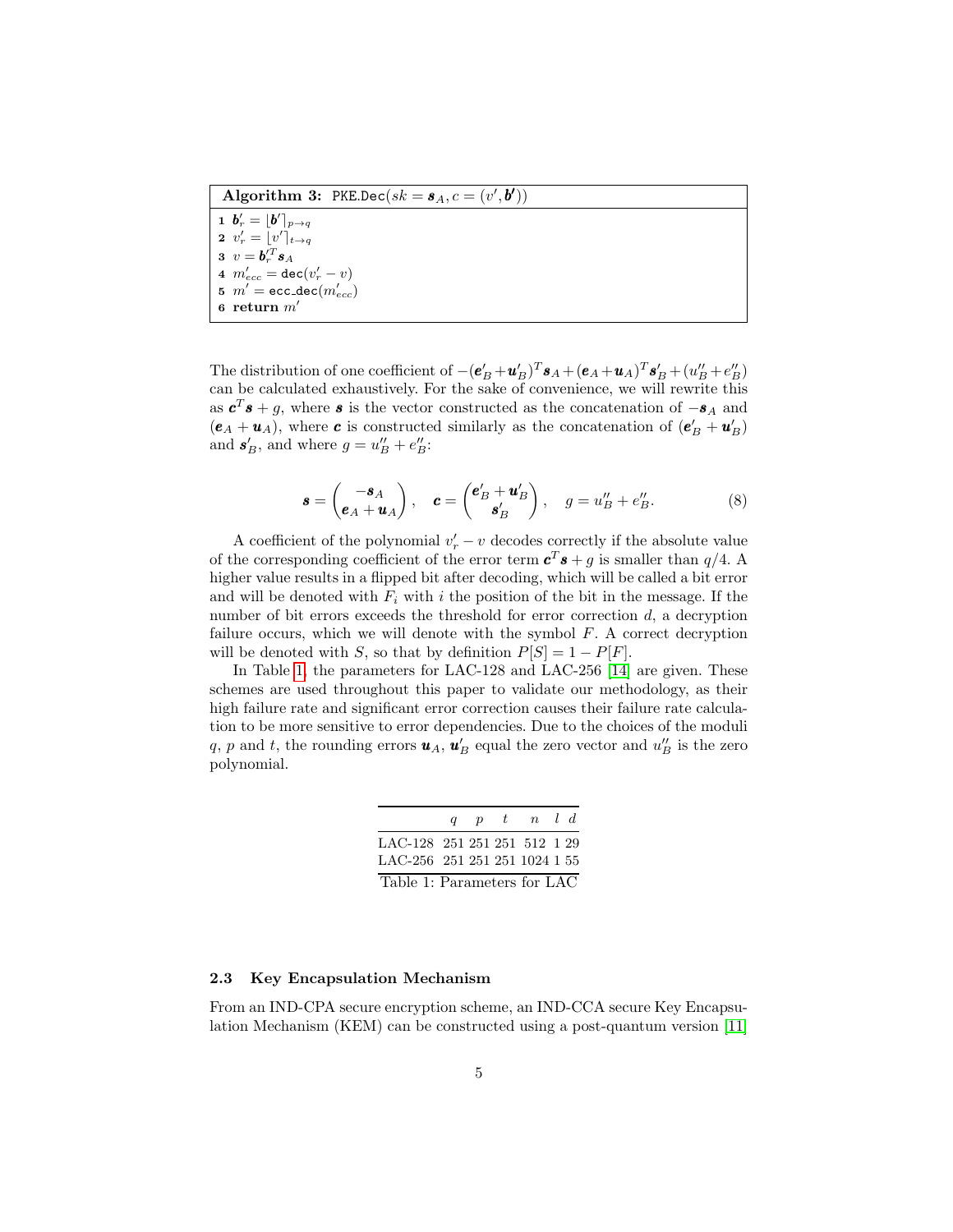Algorithm 4: KEM.Encaps $(pk)$ 

<span id="page-5-0"></span> $m \leftarrow \mathcal{U}(\{0, 1\}^{256})$  $r = \mathcal{G}(m)$  $c = PKE.Enc(pk, m, r)$  $K = \mathcal{H}(r)$ 5 return  $(c, K)$ 

<span id="page-5-1"></span>Algorithm 5: KEM.Decaps $(sk, pk)$ 1  $m' =$  PKE.Dec(sk, c) 2  $r' = \mathcal{G}(m')$ 3  $c' =$  PKE.Enc $(pk, m', r')$ 4 if  $c = c'$  then 5 | return  $K = \mathcal{H}(r)$ 6 else 7 | return  $K = \perp$ 

of the Fujisaki-Okamoto transformation. The key generation phase is the same as Algorithm [1](#page-3-0) and the Encapsulation and Decapsulation functions are defined in Algorithms [4](#page-5-0) and [5](#page-5-1) respectively, with  $\mathcal G$  and  $\mathcal H$  hash functions that model Random Oracles.

# <span id="page-5-2"></span>3 Error dependency

The typical method to calculate the failure rate, is to determine the error probability of a single bit of  $m'_{ecc}$ , calculated as  $p_b = P[|(**c**<sup>T</sup>**s** + g)<sub>i</sub>| > q/4]$ , and then assume independence to extend this error probability to the full failure rate. For a scheme that does not use any error correction, this can be expressed as  $1 - (1 - p_b)^{l_m}$  or  $1 - \text{Binom}(0, l_m, p_b)$ , with  $l_m$  the length of the encoded message  $m_{ecc}$ . For schemes that deploy error correcting codes with a correction capability of d errors, the failure rate amounts to  $1 - \text{Binom}(d, l_m, p_b)$ .

However, this assumption of independence is not correct. In this section we will show both theoretically and experimentally that there is a positive correlation between the errors of the bits in  $m'_{ecc}$ . Intuitively, one can make the following reasoning:  $(c^T s + g)$  with high norm for s and c is more likely to produce bit errors, and conversely, bit errors are also more likely to stem from high norm  $\boldsymbol{s}$ and c. Therefore, a bit error at a certain location, increases the expected norm of  $s$  and  $c$ , therefore increasing the bit error probabilities at other locations. In conclusion, bit errors are expected to be positively correlated.

In Figure [1,](#page-6-0) the probability of various number of bit errors in  $m'_{ecc}$  is plotted for LAC-256, both experimentally by running the protocol for approximately  $2^{31}$  times, and theoretically under the independence assumption as  $1 -$ Binom $(0, l_m, p_b)$ , where  $p_b$  is determined experimentally. The choice for LAC stems from the fact that the error probability of a bit of  $m_{ecc}^{\prime}$  is large compared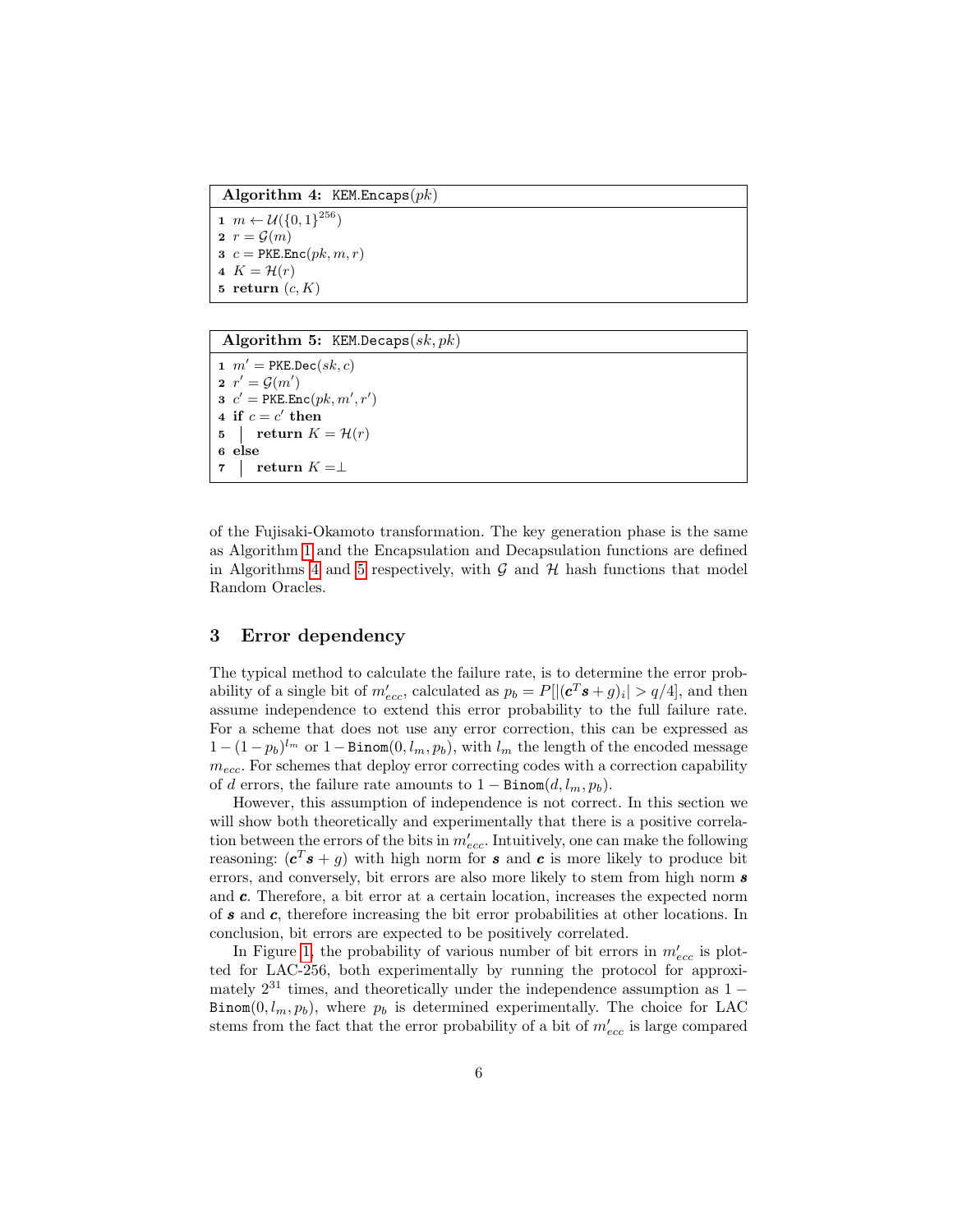to other schemes, making it possible to experimentally obtain enough errors to get accurate estimations. In Figure [1,](#page-6-0) one can see that the errors are clustered: there are more messages without errors and more messages with a high number of errors than predicted by the theoretical model, which confirms our hypothesis that the bit errors are positively correlated. Note that the error probability of a single bit is the same for the model and the experimental data, and that the errors are just more clustered compared to the prediction of the model.

<span id="page-6-0"></span>

Figure 1: The probability of a certain number of errors in  $m_{ecc}^{\prime}$ 

## 3.1 Handling the dependency

In this section, we will develop a methodology to calculate the failure rate taking into account the dependency between the errors in the bits of  $m'_{ecc}$ . For the sake of simplicity, we will first assume that there is no error correcting code.

$$
1 - P[F] = P[S] \tag{9}
$$

$$
= P[S_0 \cdots S_n] \tag{10}
$$

Under the independence assumption, one can derive the formulas of the previous section as follows:

$$
1 - P[F] = \prod_i P[S_i] \tag{11}
$$

<span id="page-6-2"></span><span id="page-6-1"></span>
$$
= (1 - P[F_0])^n
$$
 (12)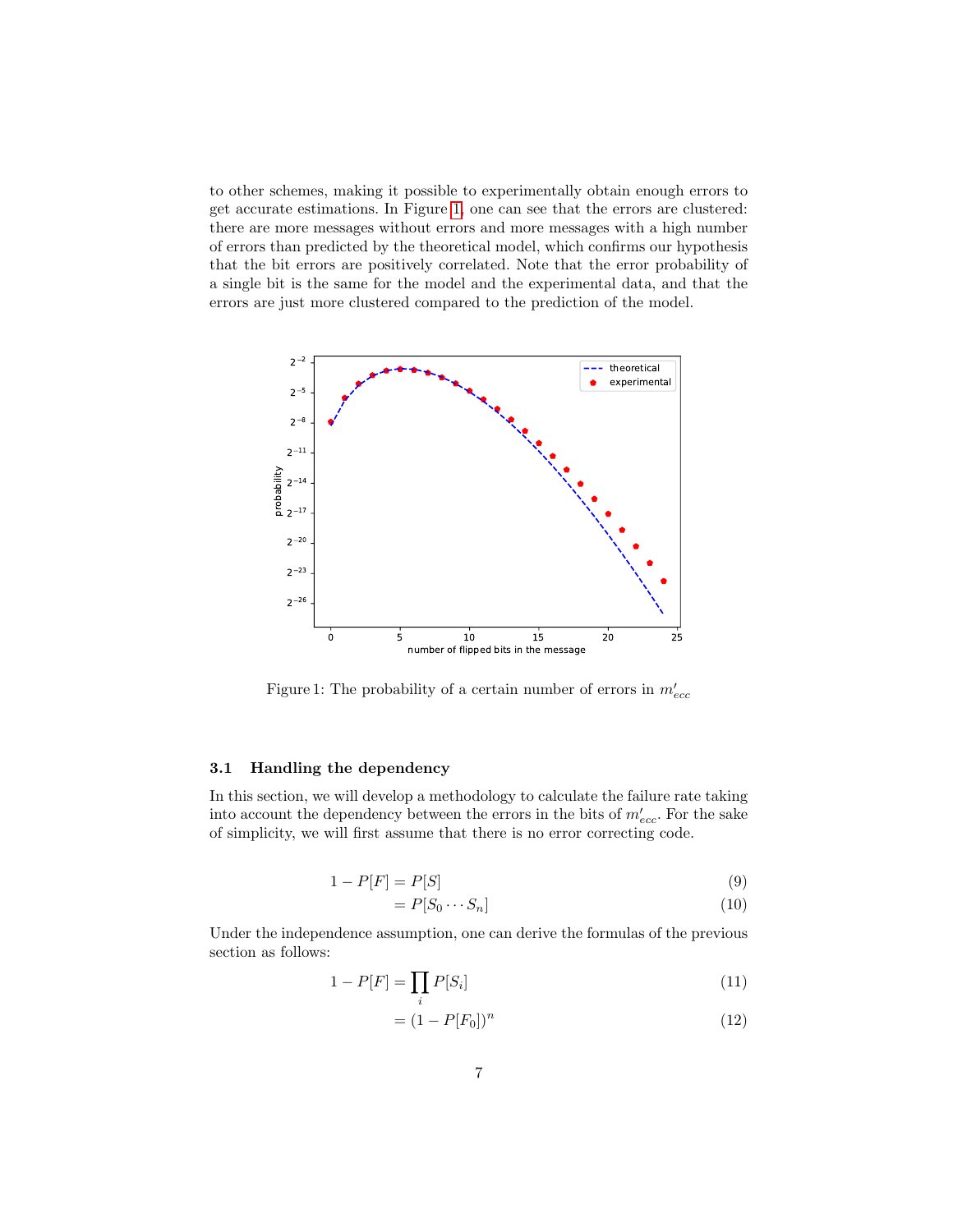However step [\(11\)](#page-6-1) is not valid if this assumption does not hold. To work around this issue, we involve conditional information in the form of  $s, c$  and  $q$ :

$$
1 - P[F] = \sum_{\mathbf{s}, \mathbf{c}, g} P[S_0 \cdots S_n | \mathbf{s}, \mathbf{c}, g] P[\mathbf{s}, \mathbf{c}, g]
$$
(13)

As the  $S_i$ 's are fully determined conditioned on  $s, c$  and  $g$ , the error or success of other bits does not convey any extra information. Therefore, the bit successes  $S_i$  are independent conditioned on the extra information, so we can write:

$$
1 - P[F] = \sum_{\mathbf{s}, \mathbf{c}, g} \prod_i \left( P[S_i \mid \mathbf{s}, \mathbf{c}, g] \right) P[\mathbf{s}, \mathbf{c}, g] \tag{14}
$$

<span id="page-7-2"></span>
$$
= \sum_{\boldsymbol{s}, \boldsymbol{c}, g} \left(1 - P[F_0 \,|\, \boldsymbol{s}, \boldsymbol{c}, g]\right)^n P[\boldsymbol{s}, \boldsymbol{c}, g] \tag{15}
$$

Unfortunately, this expression is not efficiently computable.

Note that the  $e''_B$  term of  $g_j$  does not add any information to  $S_i$  if  $j \neq i$  and that its coefficients are independent. We will assume that this is also the case for  $u_B''$ , so we can write:

$$
P[S_i|\mathbf{s}, \mathbf{c}, g] \approx P[S_i|\mathbf{s}, \mathbf{c}, g_i]
$$
 (16)

From this result we can see that  $g$  has little or no contribution to the dependency between the  $S_i$ . As discussed in Section [3,](#page-5-2) the norm of **s** and **c** is an important cause of dependency. For rings of the form  $\mathbb{Z}[X]/(X^n + 1)$  we could assume that this is the main cause of correlation, as different coefficients of  $c^T s$ are calculated with different combinations of elements of  $c$  and  $s$ , which can be formalized as follows:

<span id="page-7-0"></span>**Assumption 1.** For  $s, c$  and  $g$  as described in equation  $(8)$ , where  $g$  and the coefficients of **s** and **c** are elements of the ring  $\mathbb{Z}[X]/(X^n + 1)$ , we can approximate  $S_0 \cdots S_n$  to be independent conditioned on  $\|\mathbf{s}\|_2$ ,  $\|\mathbf{c}\|_2$ , which is equivalent to  $P[S_0 \cdots S_n | ||\mathbf{s}||_2, ||\mathbf{c}||_2] \approx \prod_i P[S_i | ||\mathbf{s}||_2, ||\mathbf{c}||_2].$ 

Using this assumption we write:

$$
1 - P[F] = \sum_{\|\mathbf{s}\|_2, \|\mathbf{c}\|_2} P[S_0 \cdots S_n \mid \|\mathbf{s}\|_2, \|\mathbf{c}\|_2] P[\|\mathbf{s}\|_2, \|\mathbf{c}\|_2]
$$
(17)

$$
\approx \sum_{\|\mathbf{s}\|_2, \|\mathbf{c}\|_2} \prod_i \left( P[S_i \mid \|\mathbf{s}\|_2, \|\mathbf{c}\|_2 \right) P[\|\mathbf{s}\|_2, \|\mathbf{c}\|_2] \tag{18}
$$

$$
\approx \sum_{\|\boldsymbol{s}\|_2, \|\boldsymbol{c}\|_2} \left( P[S_0 \mid \|\boldsymbol{s}\|_2, \|\boldsymbol{c}\|_2 \right)^n P[\|\boldsymbol{s}\|_2] P[\|\boldsymbol{c}\|_2] \tag{19}
$$

<span id="page-7-1"></span>
$$
\approx \sum_{\|\mathbf{s}\|_2, \|\mathbf{c}\|_2} \left(1 - P[F_0 \mid \|\mathbf{s}\|_2, \|\mathbf{c}\|_2\right))^n P[\|\mathbf{s}\|_2] P[\|\mathbf{c}\|_2] \tag{20}
$$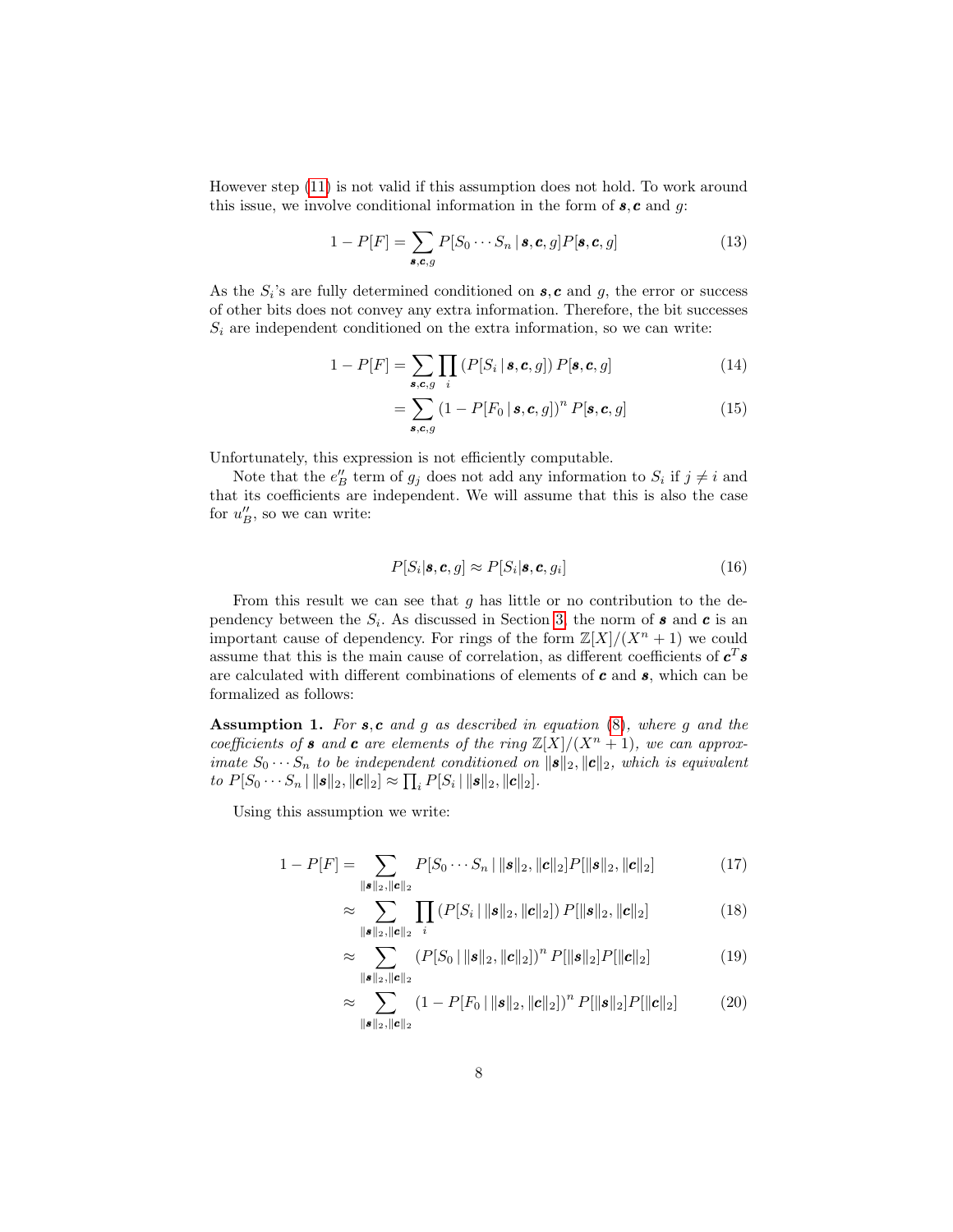Using a similar derivation, the failure rate for schemes with error correction under Assumption [1](#page-7-0) can be calculated as:

$$
1 - P[F] \approx \sum_{\|\mathbf{s}\|_2, \|\mathbf{c}\|_2} (1 - \text{Binom}(d, l_m, p_b)) P[\|\mathbf{s}\|_2] P[\|\mathbf{c}\|_2]
$$
(21)

where: 
$$
p_b = P[F_0 | ||\mathbf{s}||_2, ||\mathbf{c}||_2]
$$
 (22)

To conclude, one has to calculate the failure rate for every value of  $\|\boldsymbol{s}\|_2$  and  $\|\mathbf{c}\|_2$ , after which the failure rate can be found by taking a weighted average. The model from equation [\(20\)](#page-7-1) can be seen as an intermediate between the model from equation [\(12\)](#page-6-2) that was constructed using the independence assumption, and the exact but incalculable model from equation [\(15\)](#page-7-2). In this intermediate model, the main source of correlation between the  $S_i$ , following Assumption [1,](#page-7-0) is taken into account. In the next section we will experimentally assess our intermediate model and observe that it closely represents the experimental data, thus validating our assumption.

#### 3.2 Experiments

To validate the developed methodology, we ran LAC-256 approximately  $2^{31}$  times to get experimental data on the probability of a certain number of failures in  $m_{ecc}^{\prime}$ . We calculated the same probability using the assumption of independence and our dependency aware model.

In general  $P[F_0 | ||\mathbf{s}||_2, ||\mathbf{c}||_2]$  can be calculated using a Gaussian assumption on the distribution of  $c^T s + g$  as described in [\[4\]](#page-11-7). For our calculations of LAC we use a more exact algorithm using the fact that the elements of  $c, s$  and g are ternary. Intuitively, we first calculate the probability that a certain number  $l$  of nonzero coefficients of  $c$  and  $s$  coincide during the multiplication, expressed as  $P[(\mathsf{abs}(\mathbf{c})^T \mathsf{abs}(\mathbf{s}))_0 = l \mid ||\mathbf{s}||_2, ||\mathbf{c}||_2]$ . Then, we assume the term  $(\mathbf{c}^T \mathbf{s})_0$  given  $(\texttt{abs}(c)^T \texttt{abs}(s))_0 = l$  to be a sum of l elements randomly picked as plus or minus 1. The full derivation can be expressed as follows:

$$
p_b = P[\text{abs}(\mathbf{c}^T \mathbf{s} + g)_0 > q/4 \, ||\mathbf{s}||_2, \|\mathbf{c}\|_2]
$$
\n(23)

$$
= \sum_{l} \left( \frac{P[\mathsf{abs}(\mathbf{c}^T \mathbf{s} + g)_0 > q/4 \mid (\mathsf{abs}(\mathbf{c})^T \mathsf{abs}(\mathbf{s}))_0 = l, \|\mathbf{s}\|_2, \|\mathbf{c}\|_2]}{P[(\mathsf{abs}(\mathbf{c})^T \mathsf{abs}(\mathbf{s}))_0 = l \mid \|\mathbf{s}\|_2, \|\mathbf{c}\|_2]} \right) \tag{24}
$$

$$
= \sum_{l} \left( \frac{P[\text{abs}(\mathbf{c}^T \mathbf{s} + g)_0 > q/4 | (\text{abs}(\mathbf{c})^T \text{abs}(\mathbf{s}))_0 = l] \cdot}{P[(\text{abs}(\mathbf{c})^T \text{abs}(\mathbf{s}))_0 = l | \|\mathbf{s}\|_2, \|\mathbf{c}\|_2]} \right)
$$
(25)

$$
= \sum_{l} \sum_{g_0} \left( \frac{P[\text{abs}(\mathbf{c}^T \mathbf{s} + g)_0 > q/4 \mid (\text{abs}(\mathbf{c})^T \text{abs}(\mathbf{s}))_0 = l, g_0]}{P[(\text{abs}(\mathbf{c})^T \text{abs}(\mathbf{s}))_0 = l \mid \|\mathbf{s}\|_2, \|\mathbf{c}\|_2] \cdot P[g_0]} \right) \tag{26}
$$

We can model  $P[(\bm{c}^T\bm{s})_0>q/4-g_0\,|\,(\texttt{abs}(\bm{c})^T\texttt{abs}(\bm{s}))_0=l,g_0]$  as the survival function of a binomial distribution, which can be calculated as  $\text{Binom}(\frac{l-q/4+g_0}{2},l,1/2)$ .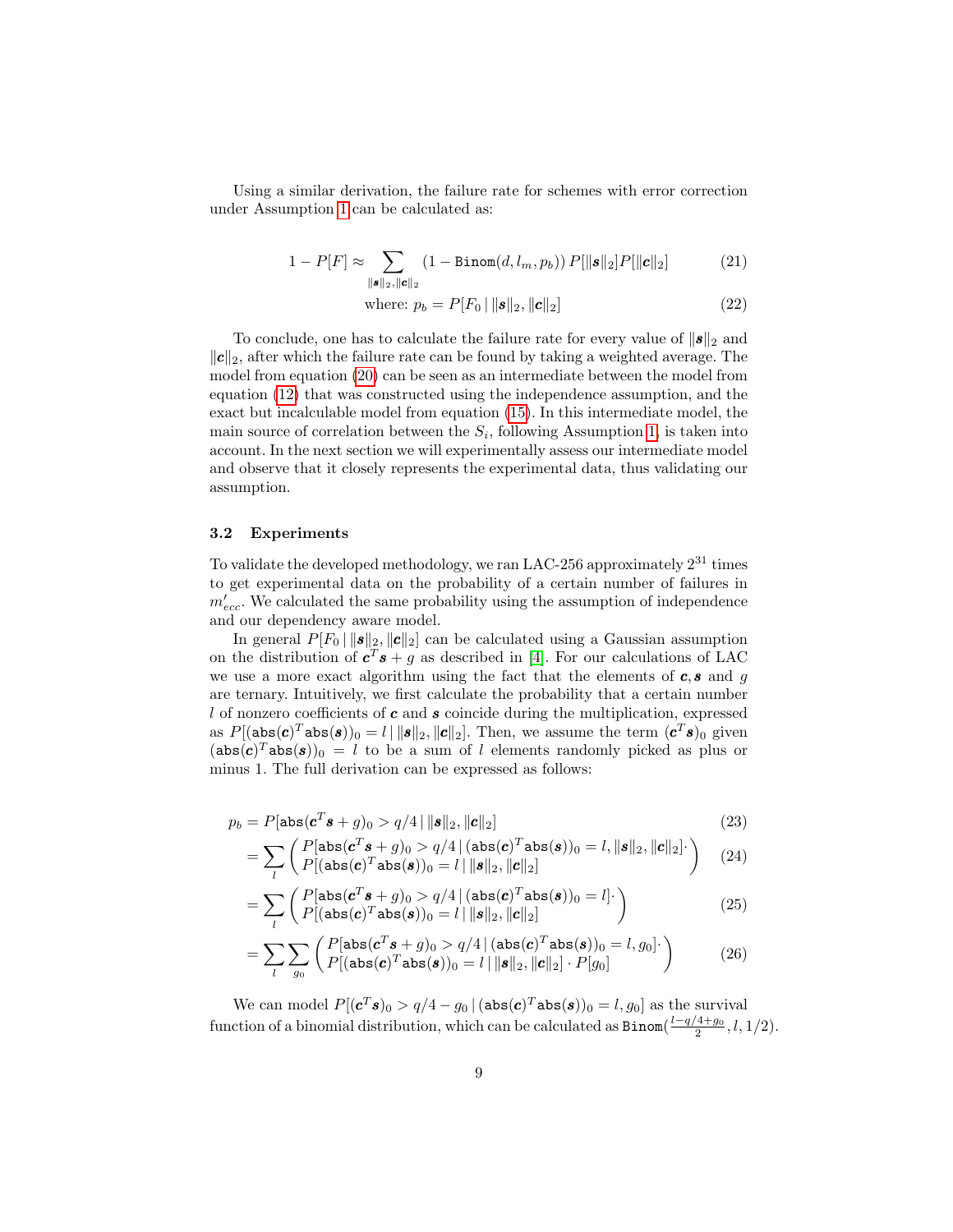Similarly,  $P[(\boldsymbol{c}^T\boldsymbol{s})_0 < -q/4 - g_0 \, | \, (\texttt{abs}(\boldsymbol{c})^T\texttt{abs}(\boldsymbol{s}))_0 = l, g_0]$  can be modelled as Binom $(\frac{l-q/4-g_0}{2},l,1/2)$ , so that  $P[\texttt{abs}(\boldsymbol{c}^T\boldsymbol{s}+g)_0>q/4\,|\,(\texttt{abs}(\boldsymbol{c})^T_{\_}texttt{abs}(\boldsymbol{s}))_0=$  $l, g_0$  is the sum of both probabilities. The distribution  $P[(\texttt{abs}(\boldsymbol{c})^T\texttt{abs}(\boldsymbol{s}))_0 =$  $l \mid \|\mathbf{s}\|_2$ ,  $\|\mathbf{c}\|_2$  can be seen as a hypergeometric distribution hypergeom $(l, n, \|\mathbf{s}\|_2, \|\mathbf{c}\|_2)$ .

The probability of a decryption failure is plotted for various error correction capabilities of the ECC in Figure [2.](#page-9-0) We can see that our new dependency aware model outputs a much better estimate of the probabilities of a certain maximum number of errors. Another observation to be made is that the independency based model deviates further from the experimental data as the number of errors increases, which is the case for codes with higher error correction capabilities. This makes the dependency issue especially important for schemes with extensive error correction.

<span id="page-9-0"></span>

Figure 2: Probability of failure for various error correction capabilities of ecc enc

# 4 Implications

As seen in previous sections, the errors in  $m'_{ecc}$  are positively correlated, meaning that an error at a certain position is more likely to happen if another error is present. The inverse is also true: a correct bit of  $m'_{ecc}$  enlarges the probability of other bits in  $m'_{ecc}$  to be correct. Therefore, due to the dependency, there will be more fully correct messages than one would expect under the assumption of independence. However, as one can see in Figure [2,](#page-9-0) the impact of the dependency is small for schemes without error correction. To conclude, an estimate using the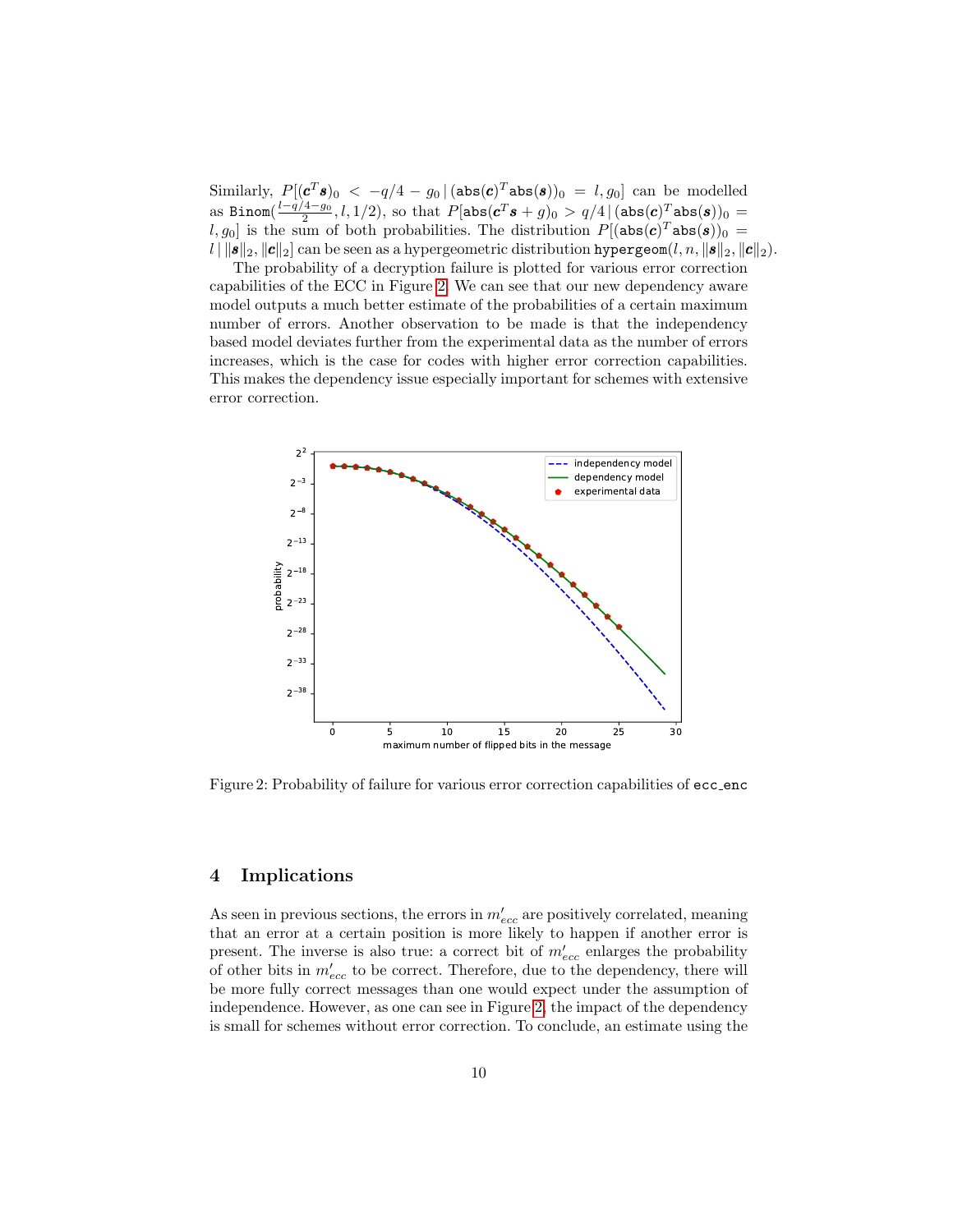assumption of independence will slightly overestimate the failure rate, and thus underestimate the security of the scheme with a small margin. As a result, the approximation using an assumption of independence is legitimate for schemes without an error correction step.

|                       |            | $LAC-128$ $LAC-256$ |
|-----------------------|------------|---------------------|
| Independency model    | $2^{-233}$ | $2^{-114}$          |
| Dependency model      | $2^{-185}$ | $2^{\sim}$          |
| Overestimation factor | $2^{48}$   | 22                  |

<span id="page-10-0"></span>Table 2: The failure rate of different versions of LAC under the different models

In the case of schemes with error correction, one has to be more careful. As can be seen in Figure [2,](#page-9-0) the independence model gives an underestimation of the failure rate, which corresponds to an overestimation of the security of the scheme. This overestimation grows as d, the error correction capability of the ECC, becomes larger. In Table [2,](#page-10-0) the estimated failure rate of different versions of LAC is compared under both models. The discrepancy between both models reaches a factor  $2^{48}$  in case of LAC-128. Therefore, the assumption of independence is not valid for schemes with error correction, and that it could lead to a serious overestimation of the security of the underlying algorithm.

More specifically, a higher failure probability suggests that the scheme might be more vulnerable to a decryption failure attack similar to the attack described by D'Anvers et al. [\[4\]](#page-11-7), where the secrets are estimated statistically based on failing ciphertexts. Moreover, an attacker can reduce the failure probability by performing a precomputation for weak ciphertexts with higher failure probability. As LAC does not have any security against multi-target attacks that exploit decryption failures, this precomputation only needs to be performed once.

## 5 Conclusions

In this paper, we challenged the independency assumption of bit errors in messages encrypted with (Ring/Mod)-(LWE/LWR) based schemes. We showed both theoretically and experimentally that the occurrence of errors is positively correlated. Then we devised a method to calculate the failure rate of a scheme, taking into account the dependency of failures. Finally, we showed that the assumption of independence is appropriate for schemes without error correcting codes, but that it might lead to a substantial underestimation of the failure rate for schemes with error correcting codes. This underestimation attains a factor of  $2^{48}$  for LAC-128. A higher-than-expected failure rate could have a serious impact on the security of the scheme through a decryption failure attack.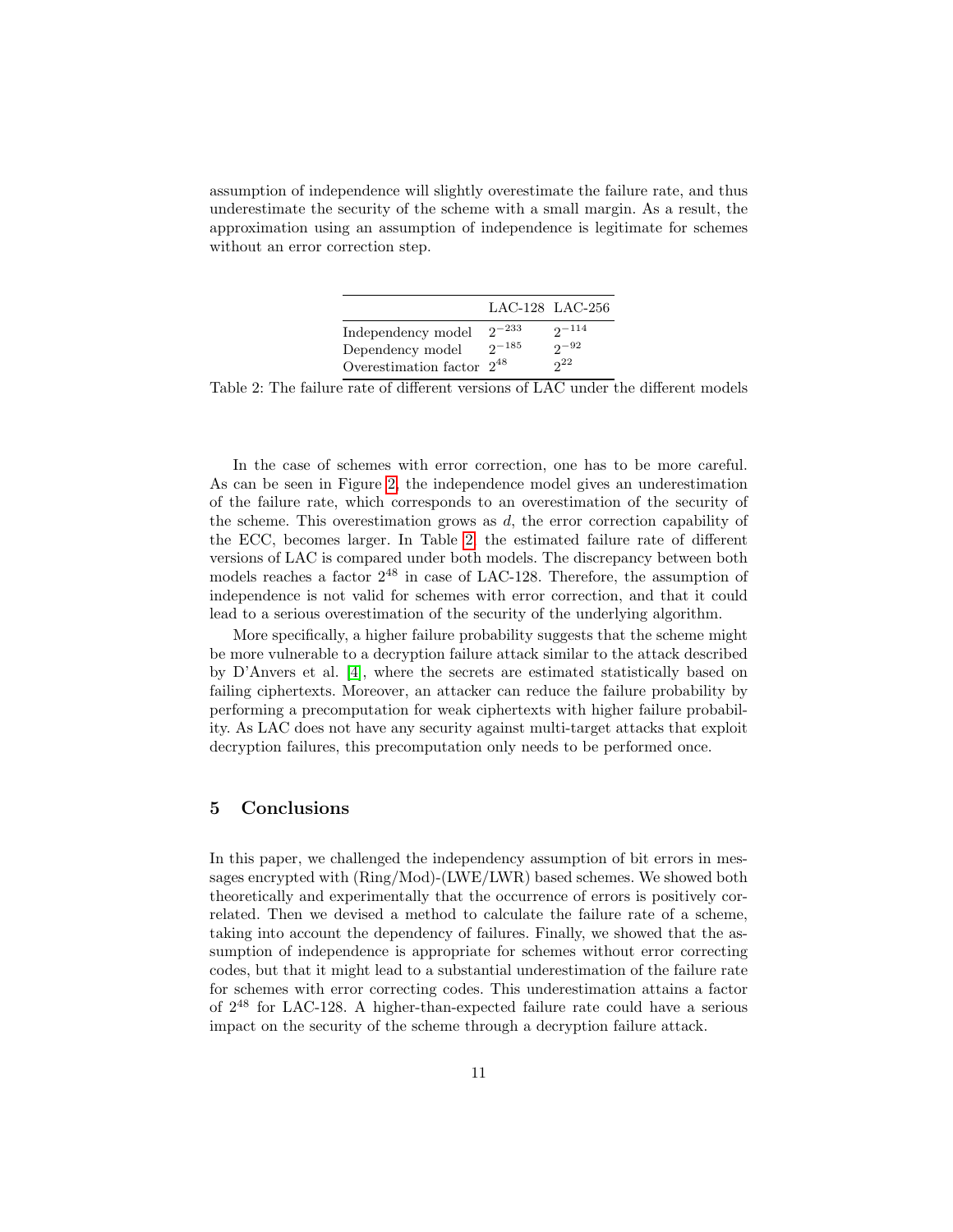## 6 Acknowledgements

This work was supported in part by the Research Council KU Leuven grants:  $C16/15/058$ ,  $C14/18/067$  and  $STG/17/019$  and by the European Commission through the Horizon 2020 research and innovation programme Cathedral ERC Advanced Grant 695305.

# References

- <span id="page-11-0"></span>1. E. Alkim, L. Ducas, T. Pöppelmann, and P. Schwabe. Post-quantum key exchange  $-$  a New Hope. In *USENIX Security 2016*, 2016.
- <span id="page-11-2"></span>2. J. Bos, L. Ducas, E. Kiltz, T. Lepoint, V. Lyubashevsky, J. M. Schanck, P. Schwabe, and D. Stehlé. Crystals – kyber: a CCA-secure module-lattice-based kem. Cryptology ePrint Archive, Report 2017/634, 2017. <http://eprint.iacr.org/2017/634>.
- <span id="page-11-4"></span>3. J. D'Anvers, A. Karmakar, S. S. Roy, and F. Vercauteren. Saber: Module-lwr based key exchange, CPA-secure encryption and CCA-secure KEM. In AFRICACRYPT 2018, pages 282–305, 2018.
- <span id="page-11-7"></span>4. J.-P. D'Anvers, F. Vercauteren, and I. Verbauwhede. On the impact of decryption failures on the security of LWE/LWR based schemes. Cryptology ePrint Archive, Report 2018/1089, 2018. <https://eprint.iacr.org/2018/1089>.
- <span id="page-11-6"></span>5. S. Fluhrer. Cryptanalysis of ring-lwe based key exchange with key share reuse. Cryptology ePrint Archive, Report 2016/085, 2016. [https://eprint.iacr.org/](https://eprint.iacr.org/2016/085) [2016/085](https://eprint.iacr.org/2016/085).
- <span id="page-11-5"></span>6. T. Fritzmann, T. Pöppelmann, and J. Sepulveda. Analysis of error-correcting codes for lattice-based key exchange. Cryptology ePrint Archive, Report 2018/150, 2018. <https://eprint.iacr.org/2018/150>.
- <span id="page-11-10"></span>7. E. Fujisaki and T. Okamoto. Secure integration of asymmetric and symmetric encryption schemes. Journal of Cryptology, 26(1):80-101, Jan 2013.
- <span id="page-11-3"></span>8. O. Garcia-Morchon, Z. Zhang, S. Bhattacharya, R. Rietman, L. Tolhuizen, and J.-L. Torre-Arce. Round2. Technical report, National Institute of Standards and Technology, 2017. available at [https://csrc.nist.gov/projects/post-quantum](https://csrc.nist.gov/projects/post-quantum-cryptography/round-1-submissions)[cryptography/round-1-submissions](https://csrc.nist.gov/projects/post-quantum-cryptography/round-1-submissions).
- <span id="page-11-12"></span>9. M. Hamburg. Integer module lwe key exchange and encryption: The three bears draft 8. [https://www.shiftleft.org/papers/threebears/threebears-draft8.](https://www.shiftleft.org/papers/threebears/threebears-draft8.pdf) [pdf](https://www.shiftleft.org/papers/threebears/threebears-draft8.pdf), 2017.
- <span id="page-11-13"></span>10. M. Hamburg. Threebears. Technical report, National Institute of Standards and Technology, 2017. available at [https://csrc.nist.gov/projects/post-quantum](https://csrc.nist.gov/projects/post-quantum-cryptography/round-1-submissions)[cryptography/round-1-submissions](https://csrc.nist.gov/projects/post-quantum-cryptography/round-1-submissions).
- <span id="page-11-8"></span>11. D. Hofheinz, K. Hövelmanns, and E. Kiltz. A modular analysis of the Fujisaki-Okamoto transformation. Cryptology ePrint Archive, Report 2017/604, 2017. <http://eprint.iacr.org/2017/604>.
- <span id="page-11-9"></span>12. H. Jiang, Z. Zhang, L. Chen, H. Wang, and Z. Ma. Post-quantum IND-CCA-secure KEM without additional hash. Cryptology ePrint Archive, Report 2017/1096, 2017. <https://eprint.iacr.org/2017/1096>.
- <span id="page-11-11"></span>13. Z. Jin and Y. Zhao. Optimal key consensus in presence of noise. Cryptology ePrint Archive, Report 2017/1058, 2017. <https://eprint.iacr.org/2017/1058>.
- <span id="page-11-1"></span>14. X. Lu, Y. Liu, D. Jia, H. Xue, J. He, and Z. Zhang. LAC. Technical report, National Institute of Standards and Technology, 2017. available at [https://csrc.](https://csrc.nist.gov/projects/post-quantum-cryptography/round-1-submissions) [nist.gov/projects/post-quantum-cryptography/round-1-submissions](https://csrc.nist.gov/projects/post-quantum-cryptography/round-1-submissions).